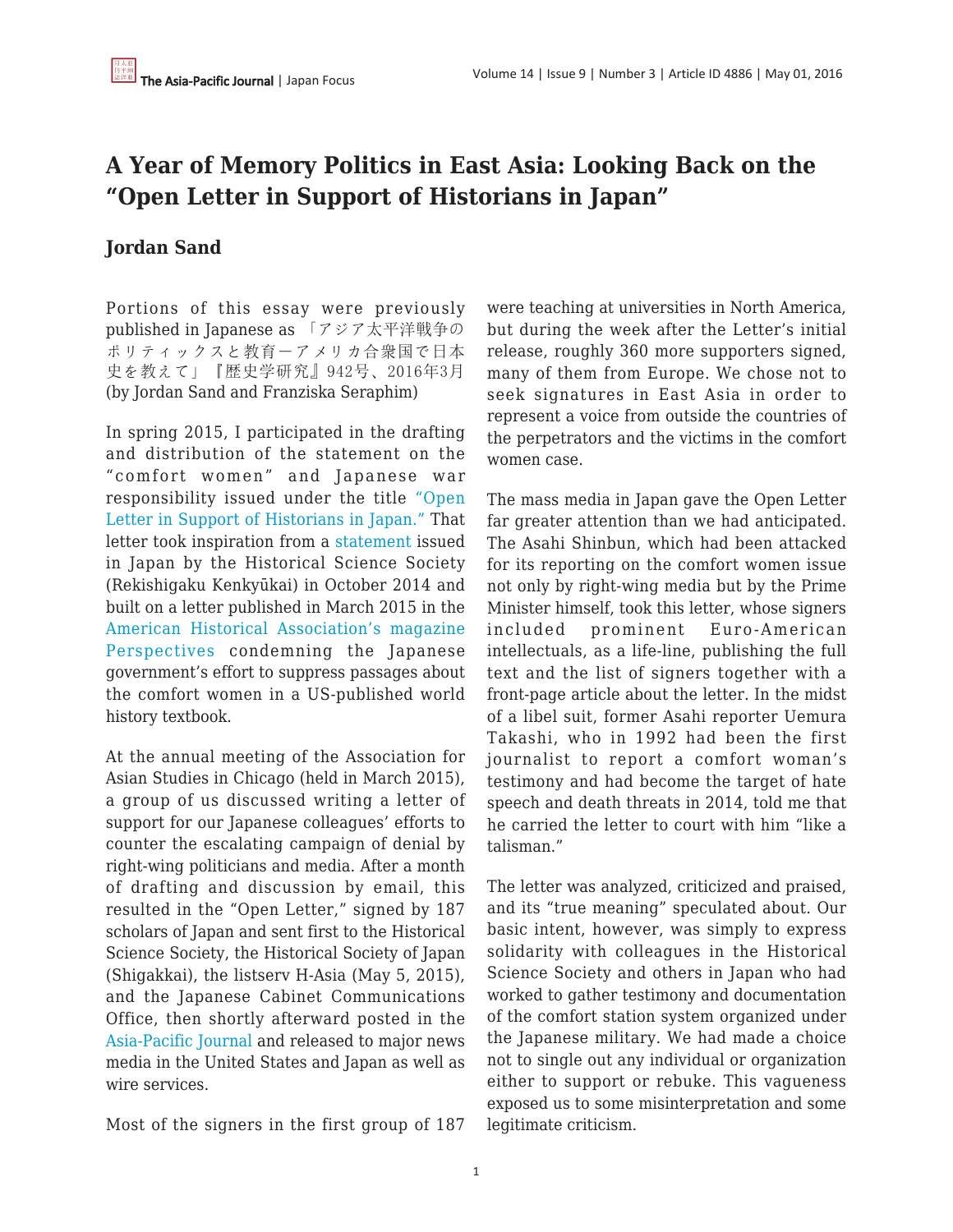When historians speak out on a politically charged issue, we are compelled to choose words strategically, calculating their effect rather than simply how accurately we believe they represent historical reality. This mode of rhetoric, which is at the very heart of politics, is ordinarily anathema to our intellectual identities as historians. Indeed, almost everything about the issuing of a statement like this runs against the grain of our usual habits as scholars. In order to win wide support, one must compromise and dilute one's language; in order to have an impact, one must suppress nuance and complexity; and in order to get published in the newspapers, the statement has to be short. The consensus-based drafting process, although a healthy one, contrasts with the individual pursuit of truth most of us would like to believe we are engaged in as researchers and authors.

Publishing the letter was itself a strategic choice. We knew that it would be widely read if it were signed by certain prominent people. We were, in effect, taking advantage of the fact that Western scholars, and particularly a few well known American "Japan hands," have unusual influence in Japan. Some people saw a colonial relationship at work here. As one colleague in Japan put it, the media attention to our letter put progressive Japanese scholars in a "double bind," because they wanted government policy to be influenced by a message like this but did not want it be influenced because the message came from Westerners—particularly not because it came from Americans.

In fact, our standing on the issue could easily have been questioned. We offered no new evidence and clearly could not speak about it with greater expertise than the Japanese and Korean scholars who had researched it most deeply. We could only say that we knew the research on the subject; that we were concerned about the recent tendency in Japan to minimize its seriousness or deny outright that wrong had been done; and that we supported the scholarly findings of those who had shown Japanese state responsibility. Most of the effort in writing the document went into finding a way to express these opinions fairly, without appearing to be speaking from a position of superior knowledge or moral righteousness.

The objections to our statement fell into three categories, generally representing the Japanese right, the Japanese center, and what could be called the postcolonial left, both in Japan and elsewhere. The dominant response of the Japanese right was that we had no evidence and were speaking only from anti-Japanese sentiment. The centrist objection was that although much of the statement was reasonable on the face of it, other countries—especially the United States—had done things just as bad, and we were therefore hypocritical to be rebuking Japan. The postcolonial leftist objection came as much from colleagues in North America as from Japanese colleagues. It asserted that we were denying the complicity of our own field of Japanese studies in U.S. hegemony and in the U.S.-Japan alliance, which had supported conservative rule in Japan and prevented issues of colonial responsibility from being justly resolved. $1$ 

There is an element of validity in each of these criticisms. Critics on the right are not mistaken to say that the evidence concerning the comfort women system is fragmentary. This, however, is no less true of many other cases of wartime atrocities, including even the Armenian genocide—the very first mass killing in history to be called "genocide." Yet in each of these cases, careful historians eschewing nationalist bias have shown that the archival and testimonial evidence is sufficient to describe the incidents as atrocities for which the state bore responsibility. It is possible that some signers of our Open Letter were disposed to believe the worst about wartime Japan regardless of the evidence. But the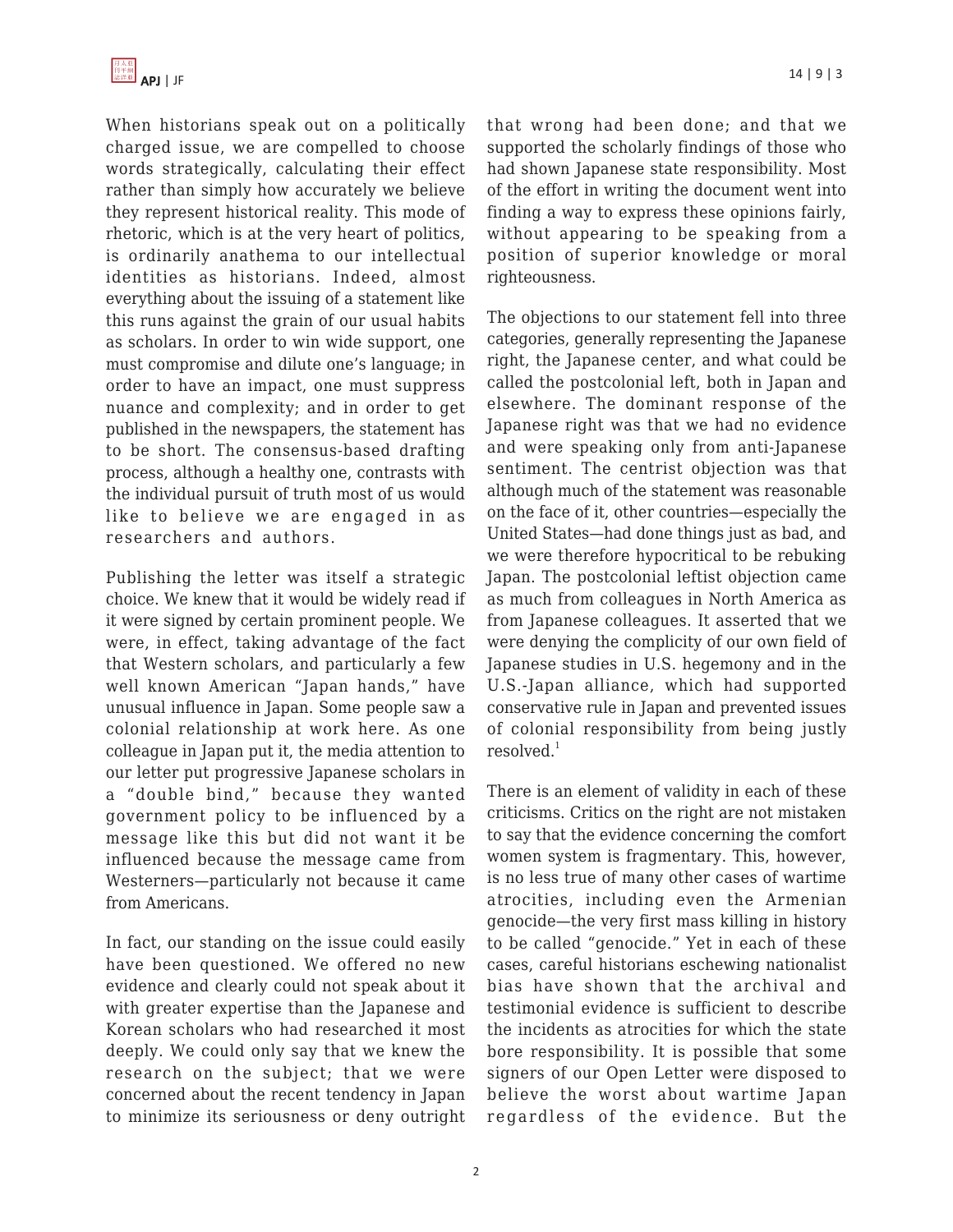overwhelming majority of the signers, like most Western scholars of Japanese studies, had intimate personal connections to Japan, so labeling the group "anti-Japanese" misrepresented the character of the community of Japanese studies scholars.

The Japanese centrist criticism that it is hypocritical to sweep others' doorsteps before you sweep your own is commonsensical. Yet since many of the scholars who signed the document are equally active critics of the United States, particularly on issues of war responsibility such as the atomic bombings and firebombings of Japanese cities, in this instance too the critics had a mistaken picture of the group behind the letter.

The postcolonial leftist criticism is the subtlest and most difficult to adequately rebut. It raises the question of how scholars—any scholars—should deal with their own situatedness, including the positions of privilege that they occupy and the national or imperial structures that support them. In this sense, it can be taken as fundamentally rejecting the legitimacy of any such statement initiated by American scholars or, alternatively, as a challenge to be self-aware.

I would like to take this postcolonial position for the moment as a positive challenge. This critique reminds us—indeed all of the critiques remind us—that we cannot escape the national and regional influences that have contributed to how we view the world and act in it. We may desire to speak from a universal position, but no such position actually exists. Our ideas and values have been shaped by the languages we speak and read, by the trajectories our lives have traced through particular institutions and countries, and by the intellectual milieux in the places we have lived. Even if we manage to transcend these geographical forces shaping identity, other people will often hear our words in relation to our nationalities. Since we speak in order to be heard and understood, we are not free to ignore this perception on the part of our listeners.

But there are deeper limitations to all of these criticisms. With regard to the comfort women issue, the Japanese right continues, on the one hand, to be highly selective in its use of evidence, and on the other hand to treat any criticism of wartime Japan as a personal insult. In various forms, nationalism forms a part of history education everywhere in the world. The agenda of right-wing groups like Japan's Society for the Creation of New History Textbooks (Atarashii Rekishi Kyōkasho o Tsukuru Kai) to foster national pride through education is thus hardly exceptional. Yet a defensive nationalist bias that privileges the state and seeks to minimize the suffering of its victims has no place in either the historical profession or the classroom.

The centrist objection may be less overtly nationalistic but assumes the identity of national citizens with their states. People can choose to be defined by other identities too. Many feminists, to take an obvious example, treat the identity of "woman" as more important to forming political solidarities and critiques than the nation. The signers of the Open Letter sought to speak as transnational scholars with a common commitment to the study of Japan and East Asia. It is fair enough to point out that the country where many of us reside has blood on its hands too, but as an objection to our statement it implies that one can only speak as the representative of a nation-state. This limits scholarly speech in a way that is not consonant with scholarly practice. Nor does it grasp the multiplicity of race, class, gender, religious, and other identities.

The postcolonial critique presents the question: can anyone speak at all? Do only victims have the right to speak? After all, it first rejects the conception of a natural identity between nation and state that centrists adopt but then says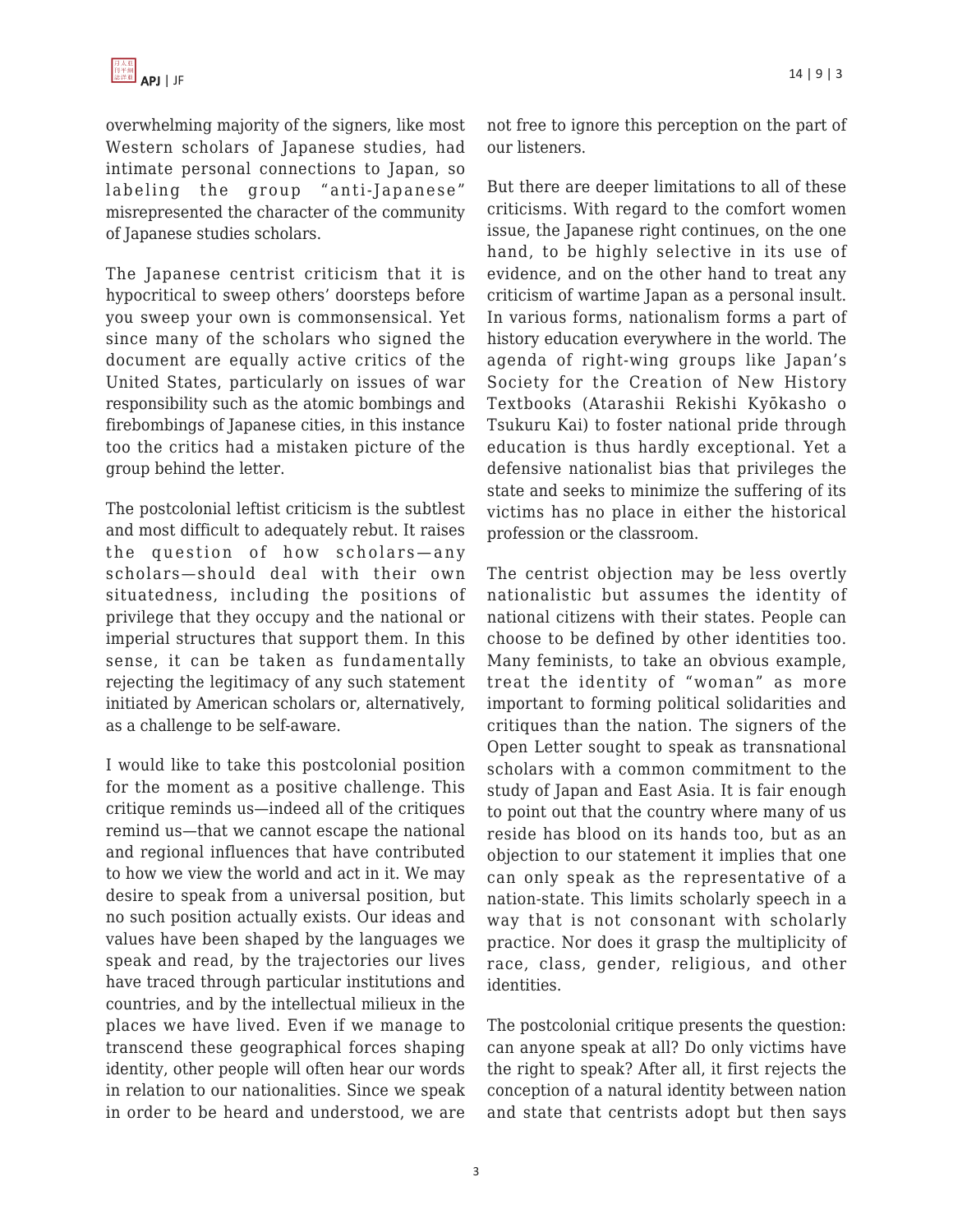

that as a member of the academy in the dominant country your position is defined by complicity in the hegemony of that country even if you challenge it. This leaves no place for the Western scholar of Japan to stand except as a critic of the enterprise of Japanese studies itself. As important as self-criticism is, it would be strangely navel-gazing and counterproductive to make it our exclusive concern.

One could choose to be silent. The ethical issues for a historian entering political debate are always complex, and the contradictions in this instance may have been particularly acute. Some people would even say that historians should avoid engaging in politics altogether. Yet in less explicit ways, we act politically in what we choose to study and how we approach it, as well as in the ways we teach and write history. Our writing is not intended only for a single national audience, and our classrooms do not accept or exclude students according to their nationality. For these reasons, although political speech involves a different rhetorical style, and the burden of being self-aware is particularly great in an international context, speaking in the political arena, either at home or abroad, is not fundamentally distinct in ethical terms from scholarly writing or speaking in the classroom.

As moral human beings, we should always be able to stand on the side of the victims of injustice. The evidence for Japanese state involvement in the comfort station system is sufficient that it is common sense to demand that the Japanese state should accept responsibility for the women's suffering. How grave an offense one assesses the system to have been in the larger context of twentiethcentury history, however, ultimately depends not just on one's reading of the surviving evidence and testimony but on one's view of the entire context of the Japanese wartime state and military. If you believe, as many Japanese conservatives do, that Japan at the time was engaged in a necessary war of national defense, then it will be easier to accept the view that the comfort station system was simply an unfortunate by-product of war, and that reports of abduction and rape by the Japanese military are either false or rare aberrations. If, however, you view Japan's wartime state and society as themselves distorted and dangerous, then it becomes easier to view the surviving evidence of the comfort women as likely to be just the tip of an iceberg and the comfort station system as a whole as belonging in continuity with mass forced labor, killing of POWs, massacres, vivisections, and other acts of inhumanity.

Similarly, since many Japanese conservatives believe wartime Japan was not abnormal, and in their view a "normal country" (with the United States often providing the implicit model) is one for which citizens are prepared to give their lives, it becomes natural from this perspective to treat all Japanese deaths in the Asia-Pacific War as noble sacrifices. In this context, the wartime slogan "suppress the individual, serve the state" (messhi hōkō) becomes simply an expression of national duty, rather than of an ultranationalism that abrogated private rights and ultimately led to forced mass suicides.

The reading of wartime Japan as a nation drawn into war by forces beyond its control has become increasingly mainstream within Japanese public discourse in recent years. Indeed, Prime Minister Abe's seventiethanniversary commemorative speech on August 14th, despite all of the words of contrition it used, accorded with this view. It skirted entirely the problem of ultranationalism or fascism.

To add the piece missing from this picture, we can turn to no better source than Maruyama Masao's essay "Theory and Psychology of Ultranationalism," one of the earliest postwar analyses of wartime Japan. In this essay, first published in March 1946, Maruyama conceived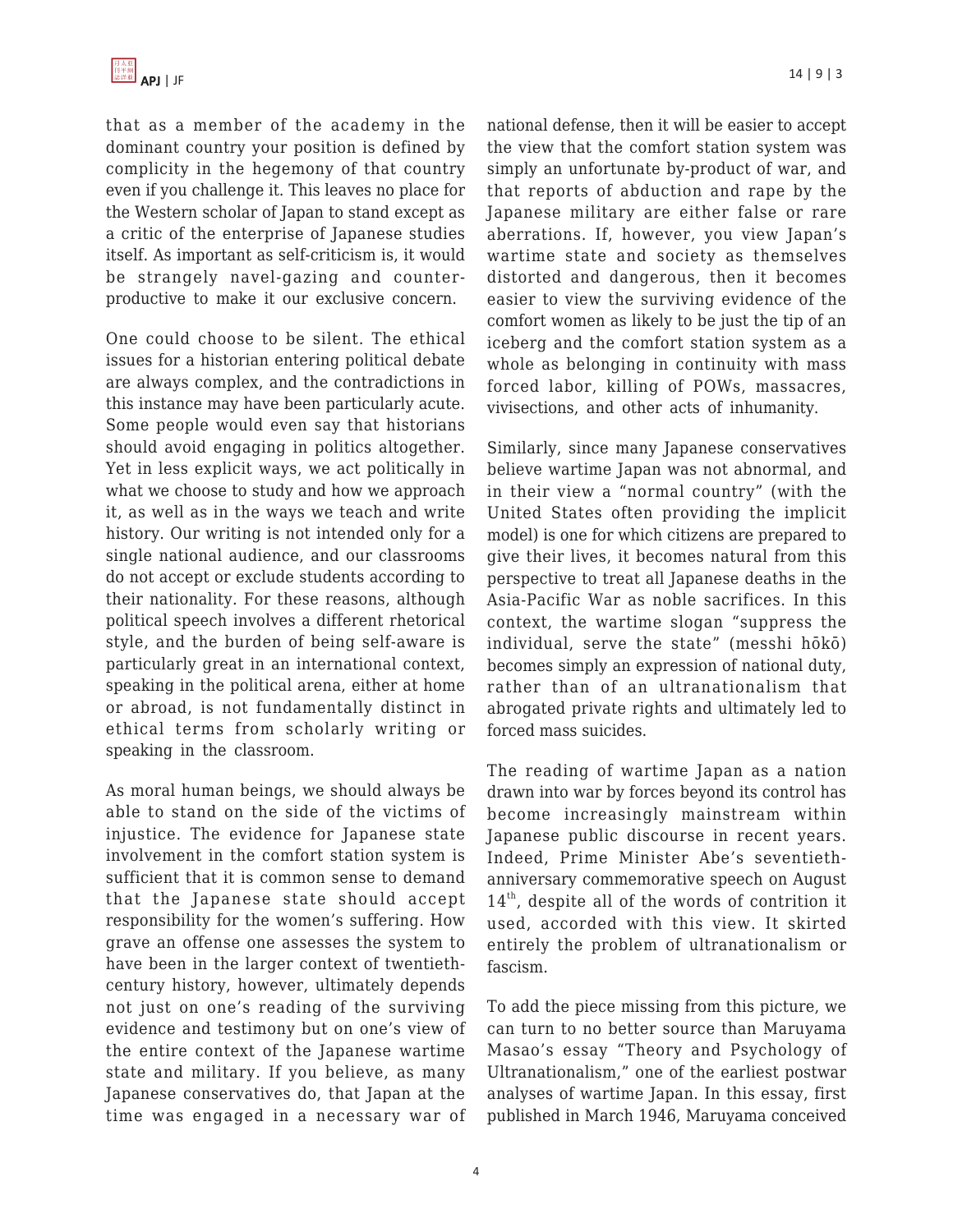

wartime Japan as a society based on the "transfer of oppression," in which arbitrary exercise of power was transmitted through a vast hierarchical structure determined by proximity to the emperor. The accompanying dogma that the military itself embodied the imperial will produced Japan's peculiar brand of fascism without a charismatic leader. This conception helps explain how men could believe they were conforming to accepted norms of behavior while committing horrific acts of brutality. Maruyama's essay remains significant today not simply because the author was one of the great political philosophers of the twentieth century, but because of when he wrote it. In March 1946, the Tokyo War Crimes Tribunals had just begun. The Cold War order was also just beginning to take shape, and Maruyama was not a communist sympathizer. His reading of the Japanese wartime system, written just months after he himself had ended service in the imperial army, thus cannot be called a product of Cold War ideological hegemony over Japanese historical interpretation. It gives the lie to one of the fundamental claims of the post-1990s Japanese right, that the Cold War superpowers imposed a "masochistic history" and "denied Japan its own historical consciousness," because it demonstrates that a sophisticated critical analysis had been articulated indigenously before Japan had settled in its Cold War geopolitical mold.

Maruyama was a product of his time, with his own limitations, and there has been a long history of critical interpretation of his philosophy since. Significantly, his essay lacked a gender perspective. If he had considered it at the time, he might have analyzed patriarchy as part of the system too and recognized that the ultimate victims of the "transfer of oppression" he described were none other than the comfort women, whose status as female as well as from colonies and territories under Japanese occupation placed them at the very bottom of the emperor-state hierarchy.

Although gender and racial discrimination persist in many forms in Japan as elsewhere, and although the postwar Japanese state, taken into the embrace of the U.S. alliance, avoided a full reckoning of its responsibility toward the victims of occupation and colonial rule, the postwar Japanese public overwhelmingly rejected emperor-state ideology together with all the violence that it had licensed. This was an extraordinary transformation. It seems obvious today, but the numerous scholars from outside Japan who have been mentored by professors in Japan and have enjoyed close working relationships with Japanese colleagues in the past two generations have been able to do so because no scholar in Japan continues to espouse the bizarre former orthodoxy of imperial history (kōkoku shikan) based on literal readings of ancient Shinto mythology. We could almost call the "normal country" narrative of the new Japanese right a testament to the success of postwar scholars in consigning this orthodoxy to the dustbin of history. It is also, of course, a product of willful denial.

\*\*\*

Our letter was just one statement among many in a tumultuous year of memory politics in East Asia. Within Japan, a string of critical public statements on war responsibility was issued by various groups in the months leading up to Prime Minister Abe's August  $14<sup>th</sup>$  address.<sup>2</sup> Much was wrong with that address, but there is little question that without public pressure, both domestic and international, it would have been worse. At the beginning of his second administration in 2012, Abe had signaled he would retract the government's statements of apology on the comfort women issue made twenty years earlier. But in August 2015, he found himself officially reaffirming the apologetic language of the Murayama statement of 1995, albeit in a speech filled with passives and vague allusions that suggested his personal distance from the sentiments he was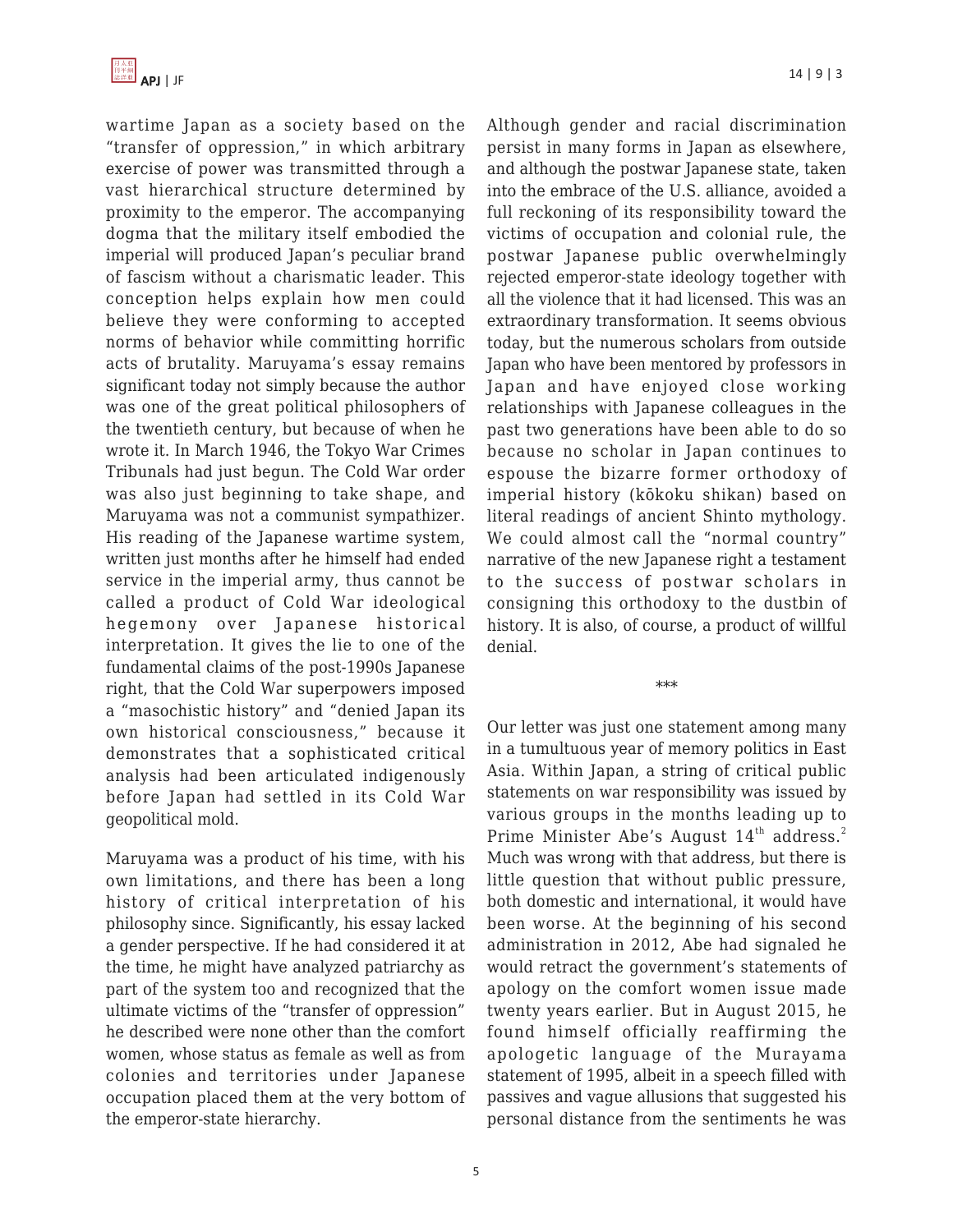

conveying. Four months later, the year ended with the dramatic announcement that the governments of Japan and South Korea had reached an agreement to resolve the issue "finally and irreversibly." Like the August speech, this agreement was rife with problems, most conspicuous among them that the surviving victims had not been consulted. It remains to be seen whether its net effect will prove to be positive or negative, but in light of Abe's public statements two years earlier, it certainly represented a strategy of conciliation contrary to what had been expected.

At the time of writing (April 2016), implementation of the agreement has been stymied by refusal on the part of victims and their advocates in South Korea to accept the terms, and on the part of the Japanese government to make any payment into the promised compensation fund before the comfort woman statue erected by activists in front of the Japanese embassy in Seoul is removed. President Park's conservative Saenuri Party lost its parliamentary majority on April 13, which may make it more difficult for her (or a successor) to follow through on Korea's side of the agreement. Meanwhile, LDP politicians, including members of Abe's administration, have persisted in saying and doing things that conflict with the sentiments Abe expressed in his August address and the December agreement, although they probably have the tacit approval of the Prime Minister himself. The ongoing LDP campaign of denial reached many of us in October 2015, when English translations of two right-wing Japanese books arrived in the offices of most of the signers of the Open Letter (along with many other Japan scholars), together with a cover letter from Diet member Inoguchi Kuniko, who is on the party's International Information Committee. One of these books whitewashed Japanese colonial rule in Korea; the other presented the comfort women controversy as the product of an international conspiracy against Japan.<sup>3</sup>

If the bi-national agreement unravels (and it is important to note that it is bi-national, since the Japanese government explicitly rejected the possibility of similar agreements with other countries) it will be further proof that states and national leaders do not control the narrative of the Asia-Pacific War. In fact, the comfort women issue has exemplified this since it first surfaced in international politics in the early 1990s. Although the Korean government is often thought in Japan and elsewhere to be using the issue as a cudgel against Japan, in fact Korean governments have not led the drive to demand restitution to victims. When the campaign to seek compensation from Japan began in 1990, it was spurred in part by the casual response to a question in Korea's House of Councilors by a government representative who suggested that conducting an inquiry would be pointless.<sup>4</sup> The Park administration was compelled to act by a 2013 ruling of the Constitutional Court that declared it unlawful for the government not to demand compensation.



**Yoshimi Yoshiaki**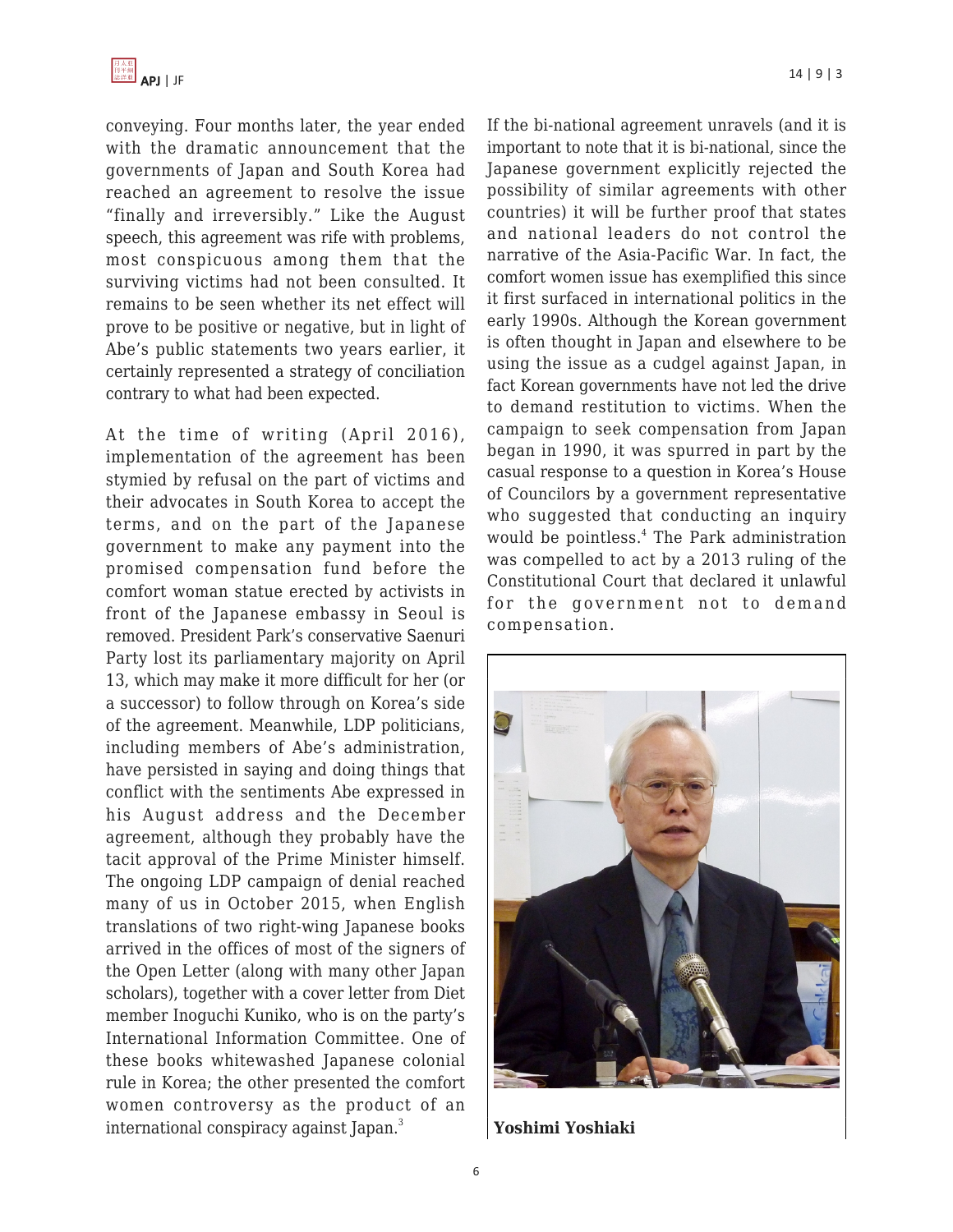

Less than a month after the Park-Abe agreement, verdicts handed down in two libel cases also demonstrated that domestic interpretations of the issue run on separate tracks from international diplomacy. The cases of Yoshimi Yoshiaki in Japan and Park Yu-ha in Korea—authors of the two best-known works of scholarship on the comfort women—also oddly mirrored each other. Japanese historian Yoshimi Yoshiaki's careful empirical study of the comfort station system was the first work to establish the responsibility of the Japanese military on the basis of documentary evidence. Yoshimi described the system as military sexual slavery. At a public event in 2013, right-wing member of Diet Sakurauchi Fumiki referred to Yoshimi's work as a "fabrication" (netsuzō). Yoshimi sued for libel. The January 20, 2016 ruling declared that Sakurauchi's words could be construed to mean no more than that Yoshimi's writing was "mistaken" or "inappropriate" and that the statement was therefore within the bounds of lawful expression of opinion. The ruling said little about Yoshimi's book or the comfort station system itself. Addressing as it did the status of the most widely cited empirical study of the comfort women, the verdict thus implicitly conveyed the message that the facts of the issue were unverifiable or unimportant, so that one opinion about them was as good as another. Sakurauchi and the right-wing press read a much broader—and in a sense contrary—message, claiming that the court had established that the system was "not sexual slavery."<sup>5</sup>



In South Korea, a guilty verdict was handed down on January 13 in the libel case brought by nine former comfort women, supported by the Korean Council for Women Drafted for Military Sexual Slavery by Japan, against Park Yu-ha, professor at Sejong University and author of Comfort Women of the Empire. This case received more attention from the international press. Yet few outside Japan were able to read Park's book in full, since an earlier court had required that 34 passages be redacted in the Korean edition, leaving only the Japanese translation complete (the book has not yet been translated to English). Based heavily on excerpts from testimony collected by the Korean Council itself, Comfort Women of the Empire argues that most of the women in Korea were recruited rather than abducted, and that, although they suffered brutal treatment, many of them accepted their roles as fulfilling the duty of imperial subjects. The panel of three judges found that by writing that comfort women had had relationships of comradeship with Japanese soldiers, Park had violated the personal rights of the plaintiffs and gone beyond the bounds of freedom of academic inquiry. In this instance, the case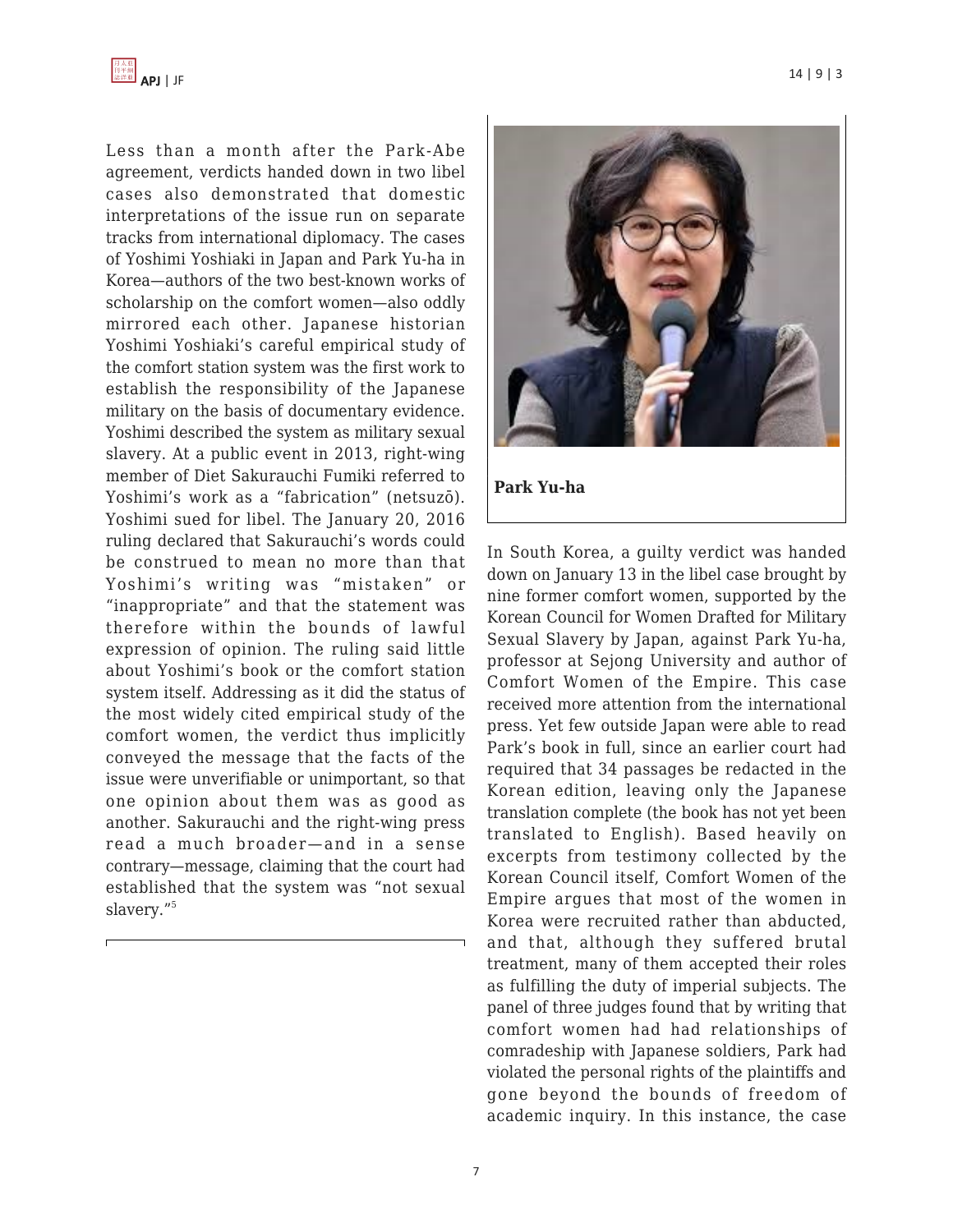involved an unusually broad interpretation of libel not only with regard to what constituted libelous language but with regard to the parties to the suit, since Park's book did not refer to any of the plaintiffs by name. The suit thus had the character of a class action on behalf of all Korean comfort women, living and dead, and the verdict implied that collective memory as embodied in the position of the plaintiffs was inviolable, without room for historical interpretation. In contrast to the judges in Yoshimi's case, the Korean judges analyzed numerous passages in Park's book, although the verdict made no reference to the author's evidence. As in the Yoshimi case, at least some activists and media took a broader view of the verdict, treating it as proof that Park was a collaborator and a denier, hence a public menace. Demonstrators demanded that she be removed from her post at Sejong University.<sup>6</sup>

Although coming on the heels of the state-tostate agreement, these two verdicts bore no direct relation to it. Nor did the state visibly tip the scales in either case. In fact, there was no sign that concern for national reconciliation between Japan and Korea had played a role in either of these domestic cases. For better or worse, civil society in both countries, operating through the courts and the media as well as direct public action, was acting independently of government. The divergence between the judges' responses in Japan and Korea showed that the issue was anything but "finally and irreversibly" resolved.

From a scholarly perspective, both verdicts are frustrating, revealing how poorly the courts and popular opinion handle the nuanced conceptions of evidence and interpretation that historians hold dear. In the Open Letter, we were trying to speak about the ethics of interpretation, rather than on the plane of "fact" and "fabrication." Yet these cases highlight the limits of this position in the legal context. At what point should words and interpretations be actionable in court? Which ones? If civil society (including the vast reservoir of hate speech on the internet) is often out of sync with the state, they both speak in registers different from that of academic discourse.

When we gathered in March 2015 to consider issuing a public statement, we discussed the Yoshimi and Park cases, and even considered writing our letter in support of both scholars. Now that a year has passed, the record of our influence in the public sphere appears ambiguous—not deleterious, I hope, but uncertain. If we want to be certain of having some impact as scholars speaking directly to non-scholars, our most important role may still be in the classroom. We closed the letter expressing the hope that our students would inherit a full and just record of the past. Here too, we must be humble. Even as we strive to preserve and pass on an unbiased historical record, our students' perceptions are formed by more than what we write and teach. We cannot wish away their national attachments. I have had the experience of assigning the manifesto of the revisionist Japanese textbook group and discovering that many American students find it reasonable. The manifesto's claim that every country should have its own version of history, which should be a source of pride, appears to have accorded in students' minds with ideas of multiculturalism they had learned to embrace. Many of our students cling to national identities at least implicitly even if they reject overt nationalism. National identities provide security amid the political complexity of a globalizing environment. Confronted with a violent history, many students want to believe that their own country was on the side of justice—or at least that their country was no more evil than anyone else's country. Even if they are capable of criticizing their present government, it is difficult for many of them to separate state, nation and self when they confront the difficult moral questions around imperialism and war. We can encourage them to question these identities but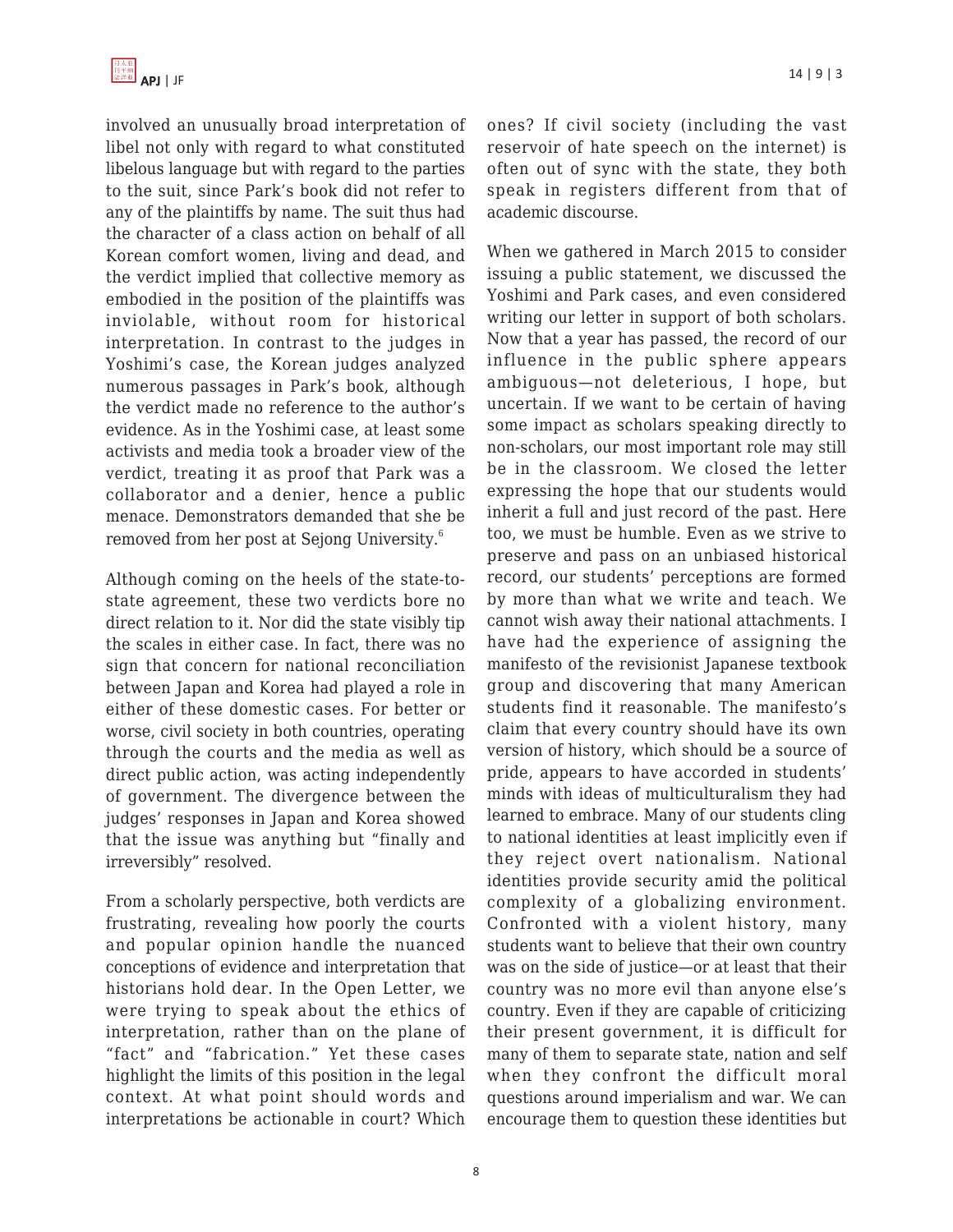

we can't expect that anything we do in our teaching will by itself overturn them.

Perhaps the greatest lesson for me in publishing the letter, watching how it was read (particularly in Japan and Korea), and responding to criticisms, was that it made me more conscious of the relation between my scholarly and pedagogical choices and my moral and political beliefs. When you speak publicly on historical memory and when you teach politically difficult issues, you have to be clear in your mind about where you are trying to go: who you want to persuade and what values you wish them to share with you. Your audience will hear moral messages in the historical narratives you offer, regardless of any efforts at detachment or objective distance. Is the message universal pacifism based on claims of complete moral equivalence? Or acceptance of the inevitability of war, based on the same equivalence? Is it "never again" to militarism and fascism, or demonization of a particular belligerent?

Like slavery in the United States, the comfort station system has left a legacy of complex moral questions—about freedom and unfreedom, about national and ethnic-racial identities, about justice and reconciliation, and most important to the practice of our profession, about historical evidence and interpretation. In the course of this past year, I felt repeatedly compelled to question and refine my own moral judgment. Interpreting history and trying to act on one's interpretations in the present requires continual self-reexamination. If we can impart that much to our students, that in itself might be the most valuable thing we do.

Jordan Sand is Professor of Japanese History and Culture at Georgetown University in Washington, DC. His research focuses on material culture and the history of everyday life. He is the author of [House and Home in Modern Japan](http://www.amazon.com/dp/0674019660/?tag=theasipacjo0b-20) (Harvard University Press, 2004), [Tokyo](http://www.amazon.com/dp/0520280377/?tag=theasipacjo0b-20) [Vernacular: Common Spaces, Local Histories, Found Objects](http://www.amazon.com/dp/0520280377/?tag=theasipacjo0b-20) (University of California Press, 2013) and [帝国日本の生活空間](http://www.amazon.co.jp/dp/4000240498/?tag=theasipacjo0b-20) (Iwanami shoten, 2015).



## **Notes**

 $^{\text{1}}$  A related critique from the left asserted that the letter had misrepresented postwar Japan as peaceful toward its neighbors when in fact, as a U.S. ally, Japan was complicit in the violence of American imperialism. Writer Tsuneno Yujiro expressed this position forcefully in a response to the letter in the [Asia-Pacific Journal](http://apjjf.org/-Tsuneno-Yujiro/4831/article.html). Tsuneno also questioned the letter's citing Korean and Chinese nationalism alongside the revisionism of the Japanese right as